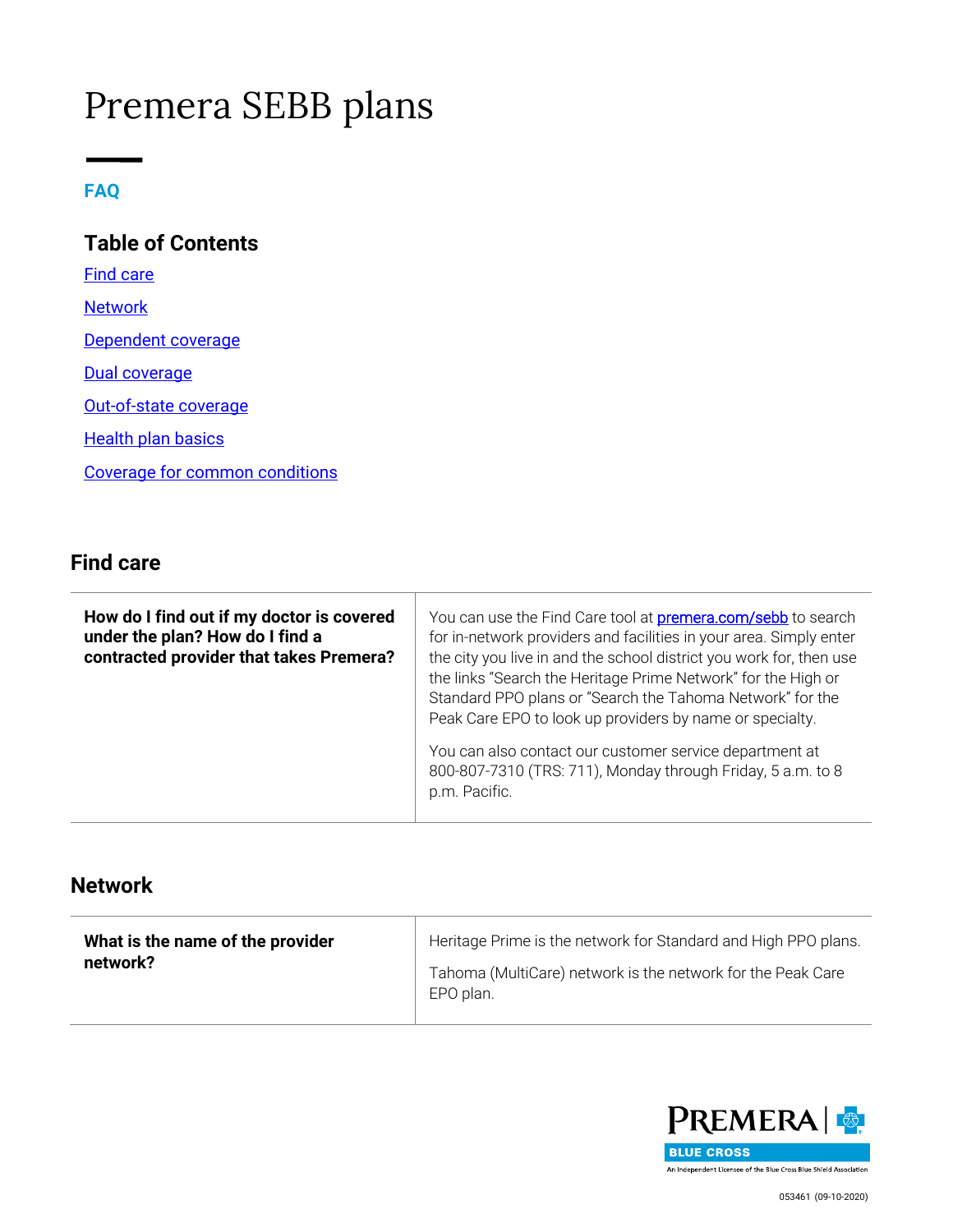## <span id="page-1-0"></span>**Dependent coverage**

| If my spouse and I both enroll the baby on<br>our plans, will my benefits or theirs pay<br>for the baby's claims first? | A newborn is automatically covered under the mother's plan for<br>the first 21 days from birth. After those 21 days, the child must<br>be enrolled onto the plan of the parent you choose.                                                                                                                                                                                                                                                          |
|-------------------------------------------------------------------------------------------------------------------------|-----------------------------------------------------------------------------------------------------------------------------------------------------------------------------------------------------------------------------------------------------------------------------------------------------------------------------------------------------------------------------------------------------------------------------------------------------|
| How long can my child(ren) remain on my<br>plan?                                                                        | Under SEBB rules, your child(ren) can remain on your SEBB plan<br>through the last day of the month in which they turn 26. After<br>turning age 26, your child may be eligible for enrollment under<br>your SEBB Program health plans if your child has a disability<br>that occurred before age 26, and chiefly dependent on you for<br>support and maintenance. You will need to follow enrollment<br>requirements to maintain their eligibility. |
| How long can my child, who is disabled,<br>stay on my plan? Who can I talk to about<br>this?                            | The SEBB Program offers coverage for children with disabilities<br>ages 26 and older. For more information, contact our customer<br>service department at 800-807-7310 (TRS: 711), Monday<br>through Friday, 5 a.m. to 8 p.m. Pacific.                                                                                                                                                                                                              |

### <span id="page-1-1"></span>**Dual coverage**

| Both my spouse and I teach. Should we<br>cover ourselves independently or<br>together with one or both of us covering<br>our kids? | Dual coverage is not offered on the SEBB policy, meaning<br>spouses who both work under the SEBB plan cannot be<br>covered under each other. Depending on what you feel is best<br>for your family, you can all be covered under one plan, or<br>covered under separate plans with the children covered under<br>the parent of your choosing. |
|------------------------------------------------------------------------------------------------------------------------------------|-----------------------------------------------------------------------------------------------------------------------------------------------------------------------------------------------------------------------------------------------------------------------------------------------------------------------------------------------|
|------------------------------------------------------------------------------------------------------------------------------------|-----------------------------------------------------------------------------------------------------------------------------------------------------------------------------------------------------------------------------------------------------------------------------------------------------------------------------------------------|

## <span id="page-1-2"></span>**Out-of-state coverage**

| If my child is living in another state (living<br>with another parent, going to school,<br>etc.), how will they be covered on my<br>plan? | If you are on the Standard or High PPO plan, and your child is<br>out of state, they will have coverage in the state they are in.<br>However, they must see providers who are contracted with Blue<br>Cross Blue Shield Plan in that state for the highest level of<br>benefits. If you are on the Peak Care EPO Plan and seek<br>services outside of the Tahoma (MultiCare) Network, you only<br>have emergent and virtual care available to you. |
|-------------------------------------------------------------------------------------------------------------------------------------------|----------------------------------------------------------------------------------------------------------------------------------------------------------------------------------------------------------------------------------------------------------------------------------------------------------------------------------------------------------------------------------------------------------------------------------------------------|
|                                                                                                                                           | You can find out-of-state providers on our Find Care tool at<br>premera.com/sebb. You can also contact our customer service<br>department at 800-807-7310 (TRS:711), Monday through<br>Friday, 5 a.m. to 8 p.m. Pacific.                                                                                                                                                                                                                           |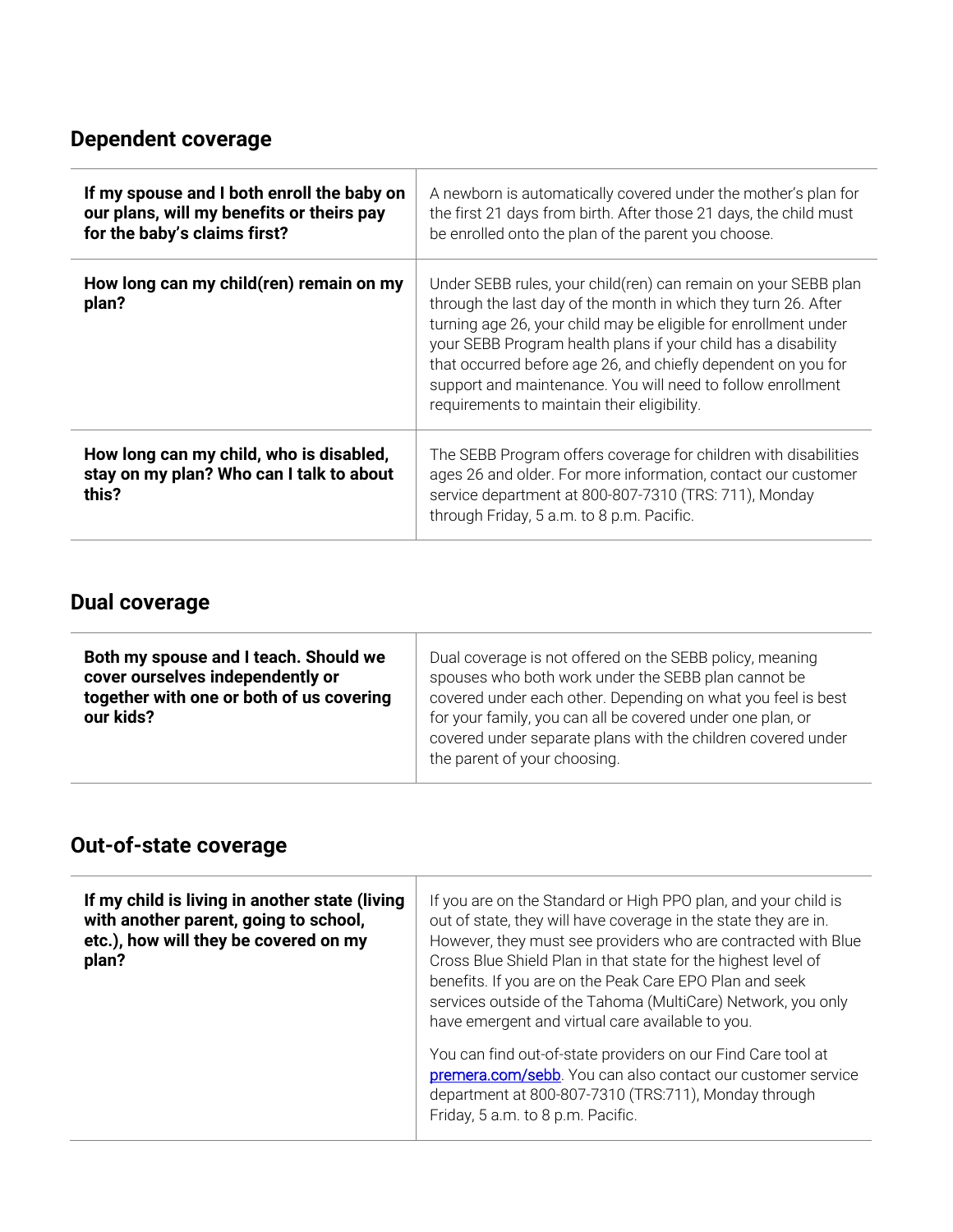## <span id="page-2-0"></span>**Health plan basics**

| What is a deductible?             | A deductible is the amount you must pay for covered services<br>and supplies each year before certain benefits can be provided<br>under the plan.                                                                                                                                                                                               |
|-----------------------------------|-------------------------------------------------------------------------------------------------------------------------------------------------------------------------------------------------------------------------------------------------------------------------------------------------------------------------------------------------|
| What is a copay?                  | A flat amount you pay up front to providers for services,<br>usually with office visits.                                                                                                                                                                                                                                                        |
| What is coinsurance?              | Benefits for some covered services and supplies may be split<br>between you and the plan. If your part is a percentage of the<br>cost, it is called coinsurance.                                                                                                                                                                                |
| What is an out-of-pocket maximum? | Each year, you pay up to a specific dollar amount called an out-<br>of-pocket maximum. This maximum applies to all covered<br>services and supplies received, including pharmacy. Once this<br>maximum has been satisfied, the benefits of the plan will be<br>covered at 100% of allowable charges for the remainder of that<br>calendar year. |

# <span id="page-2-1"></span>**Coverage for common conditions**

| <b>ALLERGIES: How is allergy testing and</b><br>treatment covered? | Allergy testing and treatment applies to your deductible. Once<br>the deductible is satisfied, Premera will provide coverage at a<br>percentage, based on the plan you selected.                                                                                                                                                     |
|--------------------------------------------------------------------|--------------------------------------------------------------------------------------------------------------------------------------------------------------------------------------------------------------------------------------------------------------------------------------------------------------------------------------|
| <b>CANCER: How is cancer treatment</b><br>covered?                 | Many forms of cancer treatment are covered under your<br>Premera plan.<br>For more details on the coverage, please contact our customer<br>service department at 800-807-7310 (TRS: 711), Monday<br>through Friday, 5 a.m. to 8 p.m. Pacific.                                                                                        |
| <b>COLONOSCOPIES: How are colonoscopies</b><br>covered?            | Members who are 50 years old or older, or who are under age<br>50 and at high risk for colon cancer, may get screening<br>colonoscopies at no charge with an in-network provider.<br>Colonoscopies performed for a specific medical reason apply<br>to the deductible and are then are covered at a percentage<br>based on the plan. |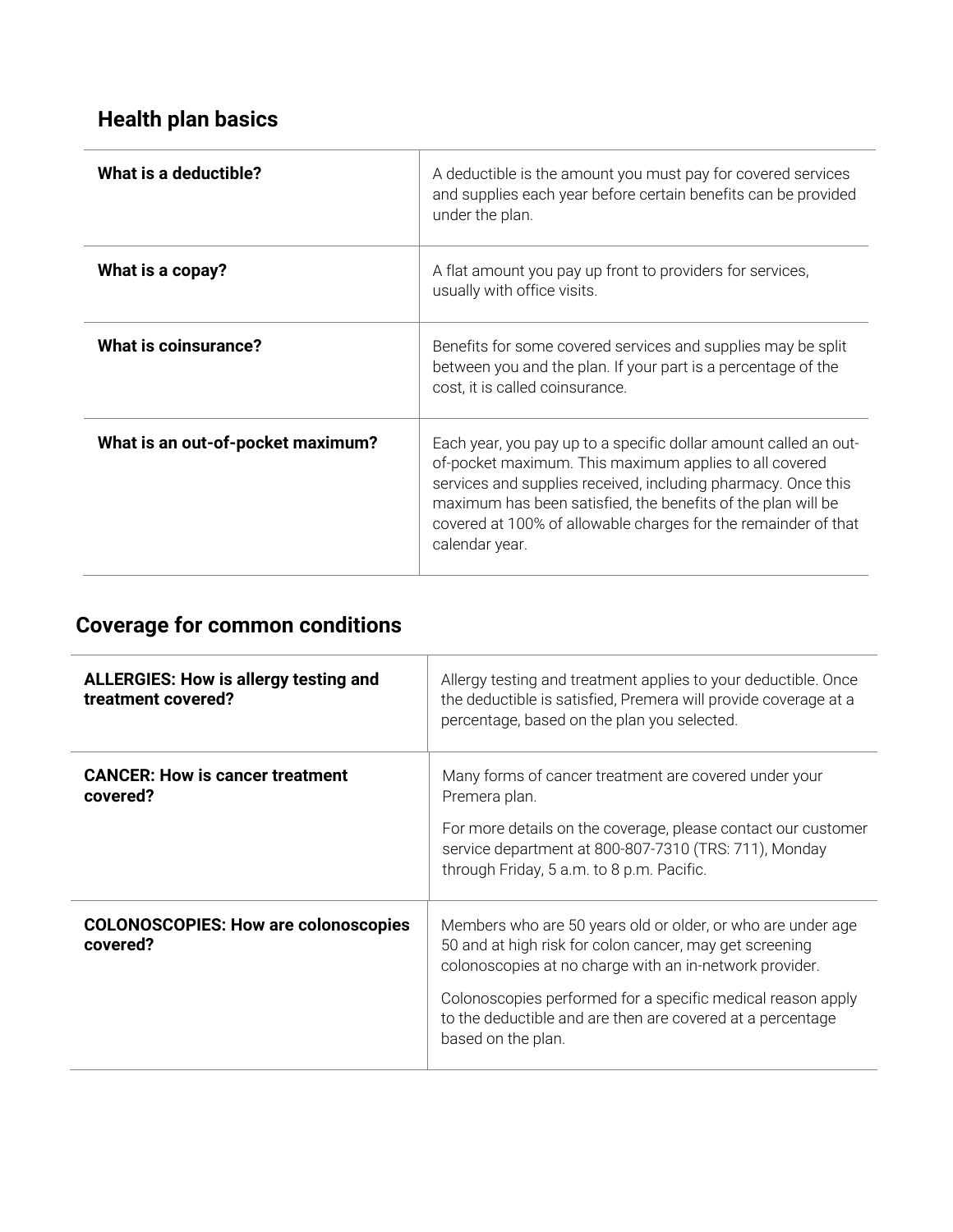| <b>MAMMOGRAMS: How are mammograms</b><br>covered?                                                                    | Screening mammograms (including 3-D) are covered at no<br>charge with an in-network provider.<br>Mammograms performed for a specific medical reason apply<br>to the deductible and are then covered at a percentage based<br>on the plan.                                                                                                                                      |
|----------------------------------------------------------------------------------------------------------------------|--------------------------------------------------------------------------------------------------------------------------------------------------------------------------------------------------------------------------------------------------------------------------------------------------------------------------------------------------------------------------------|
| <b>MASSAGE: Is a prescription required for</b><br>massages?                                                          | Premera does not require prescriptions for massage therapy or<br>physical therapy.                                                                                                                                                                                                                                                                                             |
| <b>MENTAL HEALTH: How are outpatient</b><br>mental health counseling visits covered?<br>How many visits are covered? | In-network mental health services have a \$20 copay per visit.<br>There are no visit limitations to your mental health benefit.                                                                                                                                                                                                                                                |
| PRESCRIPTIONS: How can I find out if my<br>prescription needs prior approval before it<br>can be filled?             | Visit premera.com/sebb to see a full list of covered drugs and<br>whether they require prior authorization.<br>You may also contact our customer service department at<br>800-807-7310 (TRS: 711), Monday through Friday, 5 a.m. to 8<br>p.m. Pacific.                                                                                                                         |
| <b>SLEEP APNEA: How are CPAP machines</b><br>covered?                                                                | CPAP coverage applies to the plan deductible. Once the<br>deductible is satisfied, Premera will provide coverage at a<br>percentage, based on the plan.                                                                                                                                                                                                                        |
| <b>URGENT CARE: How is an urgent care visit</b><br>covered versus going to an emergency<br>room (ER)?                | Urgent care services apply to the plan deductible. Once the<br>deductible is satisfied, Premera will provide coverage at a<br>percentage, based on the plan.<br>Emergency room services have a \$150 copay. They also apply<br>to the plan deductible. Additionally, once the deductible is<br>satisfied, Premera will provide coverage at a percentage, based<br>on the plan. |